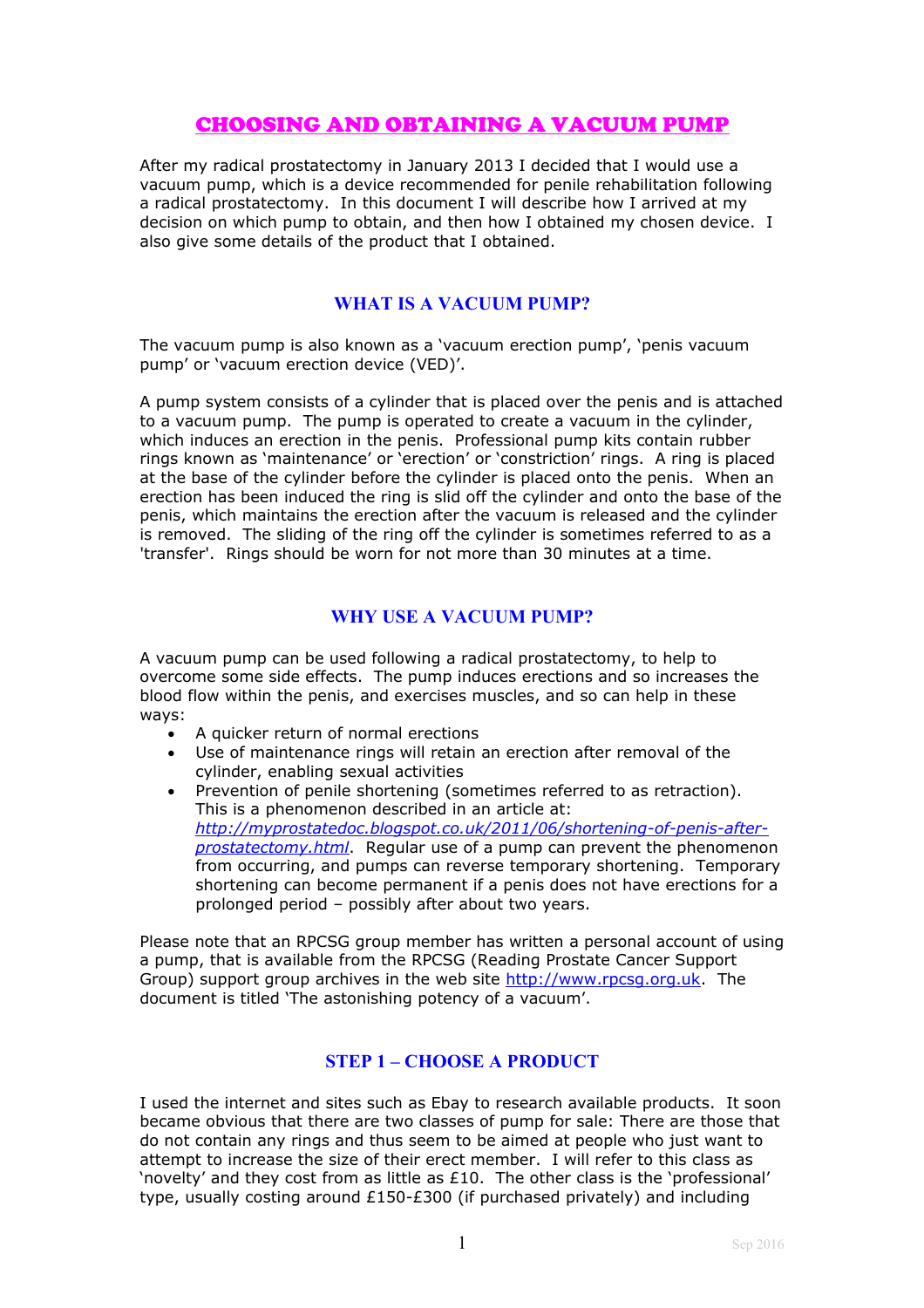maintenance rings and cushioning inserts, and aimed at people who want to rehabilitate the penis following surgery or injury, or suffer from erectile dysfunction.

If you just want a pump to exercise the penis, then a novelty product without any rings could possibly meet your needs, but remember that usually you only get what you pay for and a very cheap product may be disappointing. Beware, as I have seen some suppliers charging outrageously high prices for products that others are selling much cheaper.

Some characteristics to bear in mind when choosing a pump are:

- The cylinder diameter ideally a product should be available in a range of cylinder diameters so that you can choose an appropriate size. Diameters that are excessively small or excessively large could be uncomfortable.
- Inserts these are rubber plugs with a central hole that fit into the end of a cylinder, making for greater comfort and easier vacuum sealing.
- Rings professional pumps usually contain a variety of ring sizes (tensions).
- Pump quality very cheap products usually have just a squeezy bulb that may not be adequate.
- Some pumps are integral with the cylinder, others are remote and attach via a vacuum pipe.
- Most pumps are for single handed operation but a few are for two handed operation.
- Vacuum limiter some pumps have a limiter fitted during manufacture to prevent the vacuum rising above a safe pre-set level.
- Vacuum gauge where fitted, indicates of the extent of vacuum created.
- Some products have a battery operated vacuum pump may be useful for people with limited manual dexterity.

You should be able to find several professional pumps by searching the internet, and sites such as Ebay. You can also contact your GP, who may be able to advise on suppliers that are approved by the Health Authorities.

# **MY CHOICE OF PRODUCT**

I decided to use the SomaCorrect Xtra device, as it is versatile with three cylinders, has two inserts, an extensive range of rings, and an integral pump. This is available from the UK distributor iMEDicare, their web site is: [http://www.iMEDicare.eu/main.html](http://www.imedicare.eu/main.html)

I thought that the web site was somewhat confusing on dimensions, and I made two phone calls to them at various times. The following is the information that I found concerning the three products:

#### **SomaCorrect Xtra:**

Contains three cylinders of different diameters, labelled A, B and C, and each cylinder tapers slightly, narrower at the pump end. The C cylinder is the largest diameter and is 205mm in length. It connects to the pump by a turnto-lock mechanism. The B cylinder slides inside the C cylinder, and the A cylinder fits inside the B cylinder. There are two rubber inserts. The larger fits into the mouth of the C cylinder, and the smaller insert fits inside the larger insert. The kit contains 3 sets of rings, which are known as, in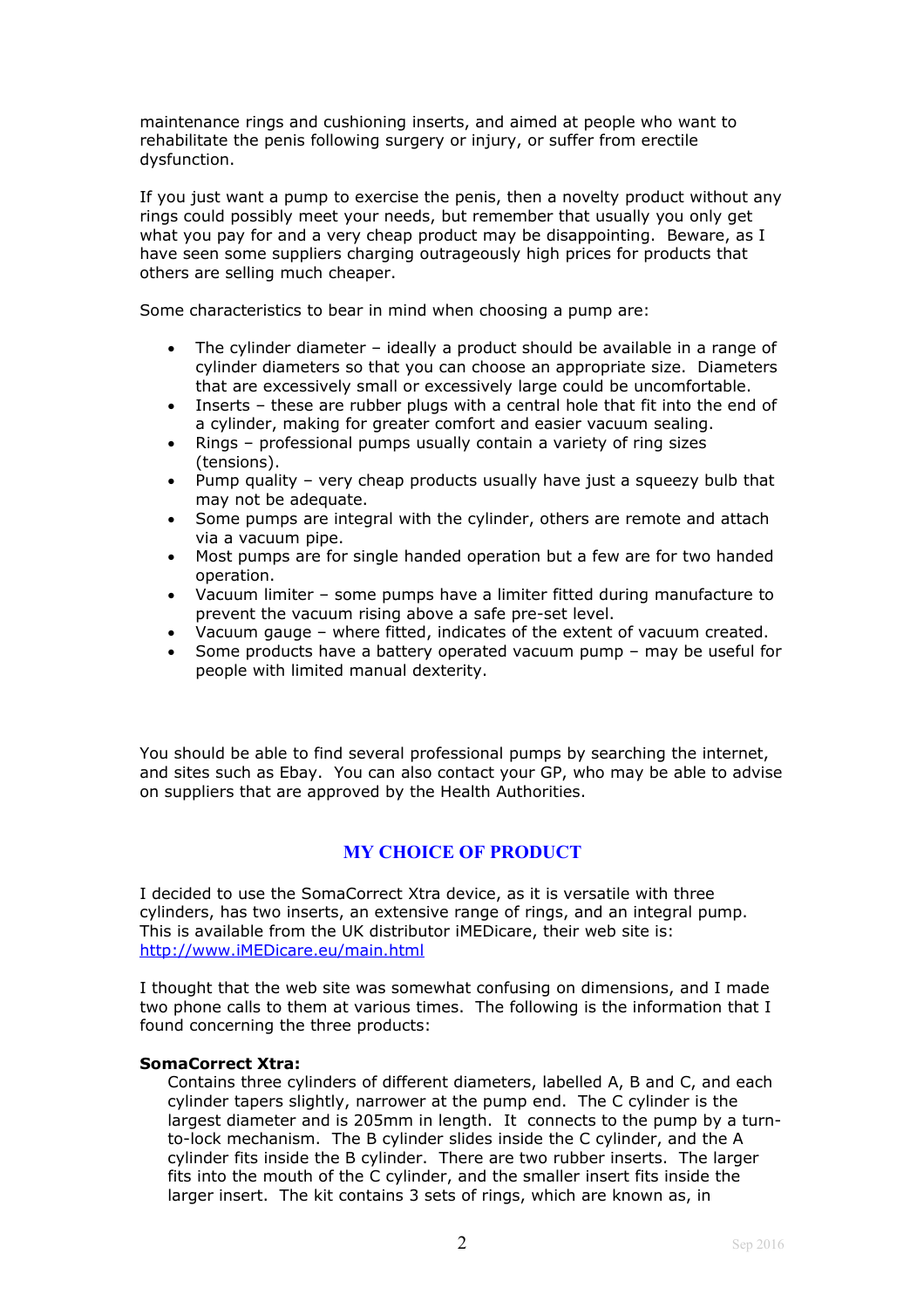increasing tensions, Select, Ultimate and Ultra. Each set contains three rings of differing tensions. The kit also contains a lower tension ring series known as 'SureEase' which are regarded as 'practise' rings and are unlikely to be effective for most men.

You have a choice of which cylinders, inserts and rings to use, and experimentation is needed to find your most suitable combinations.

I measured my cylinder internal diameters at the open end (furthest from the pump) of the A, B and C cylinders at 37, 43 and 54mm. The larger insert has a hole diameter of 46mm and the smaller insert hole is of diameter 37mm. These diameters are designed so that the hole in the larger insert approximately matches the internal diameter of the B cylinder, and the hole diameter of the smaller insert approximately matches the internal diameter of the A cylinder.

iMEDicare said that this product is suitable for 95% of clients and is the 'default' product.

#### **SomaResponse II:**

This product is the same as the Correct Xtra above, but with fewer parts, and seems to be aimed at penises that are at the top end of the diameter range. The SomaResponse II kit contains one cylinder which is the size C cylinder as used in the Correct Xtra. It has the same two inserts as the Correct Xtra but has only rings of the lowest two tension ranges, the SureEase and Select series. I suggest that anyone considering obtaining the SomaResponse II could consider the Correct Xtra instead, as you would then have more versatility from the bigger range of cylinders and rings, but I would advise first discussing this with iMedicare.

#### **SomaResponse II XL:**

This product is for extra-wide penile diameters only, and contains one cylinder that according to the brochure, has a diameter of 64mm, and one insert. The length of the cylinder is 205mm, but I believe that the battery operated version of the Response II XL has a longer cylinder of 285mm. The range of rings is the same as for the Response II.

### **STEP 2 – OBTAIN THE DEVICE**

Included with each Soma system, is a free consultation with one of their medical representatives, either in a private consulting room at a hospital, or at your home. At the visit you will be advised of how to use the product, and advised on which of the three products is most suitable for you. The normal process is that you contact the UK supplier iMEDicare to arrange a visit by one of their representatives before obtaining the device. Or if you know which Soma product you require, you can do as I did, and order the product first and then have the visit. The visit is of course, not compulsory.

Whichever pump supplier you have chosen, visit your GP and ask for a prescription for your chosen device. You should be given an FP10 prescription (the normal prescription).

There is a scheme called the SLS (Selected List Scheme) that lists ailments that entitle a patient to treatments available under prescription and this includes vacuum pumps after prostate treatments. The letters SLS must appear on the prescription. It may help if you tell your GP of the make and model of the pump that you require, so that it can appear on the prescription.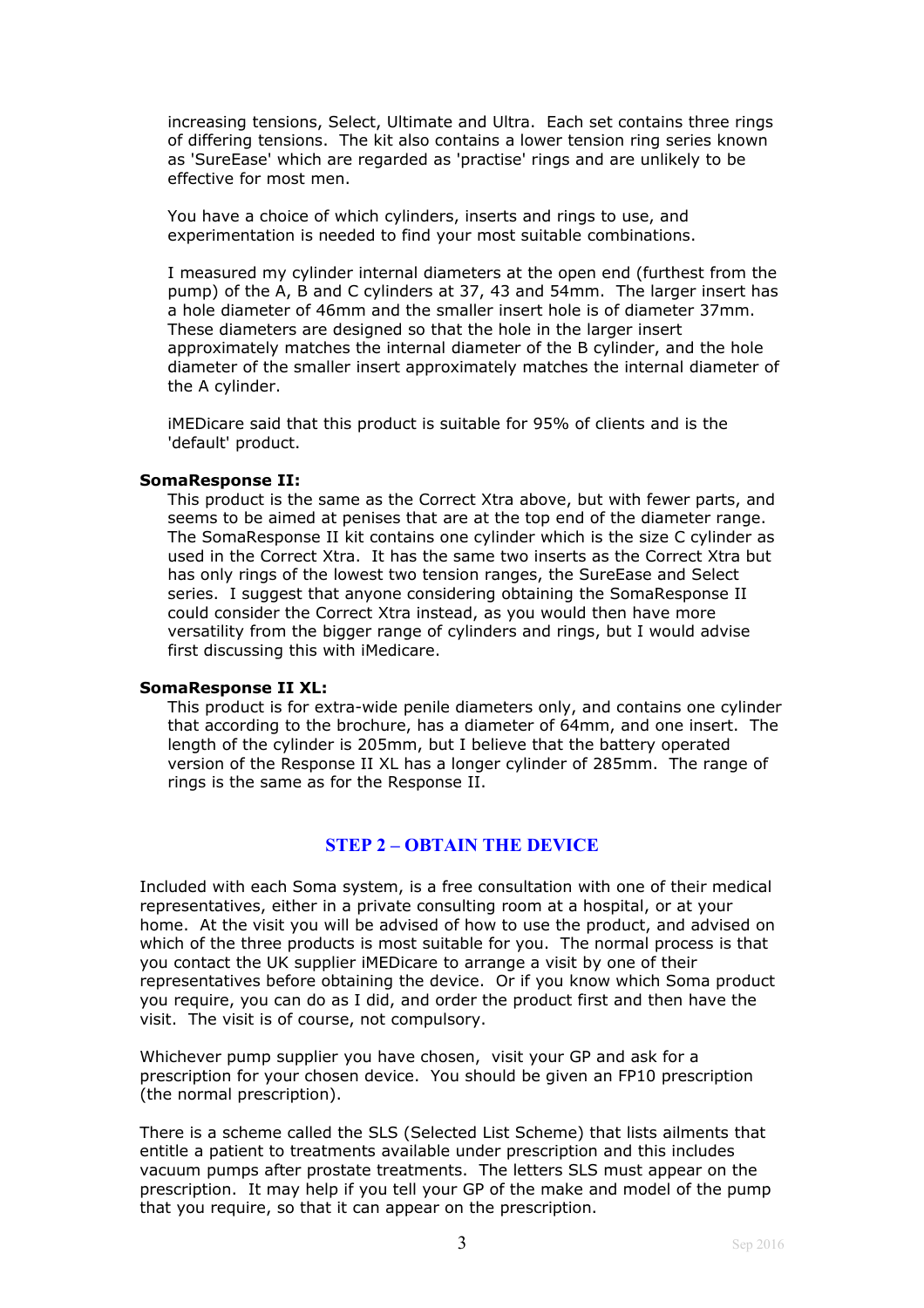Take your FP10 prescription to a chemist or pharmacy and if necessary give them the detail of the product that you require and a preferred supplier, and they will place the order. The supplier will mail the pump to the chemist or pharmacy and you then collect it

# **MY EXPERIENCE OF OBTAINING THE PRODUCT.**

When I asked my GP for a prescription, she said that it was not her job to prescribe such a device, that she had never prescribed one before, and that I would have to obtain one via the hospital. The hospital said they can no longer prescribe products for erectile dysfunction purposes, and that I would have to go to my GP for it! The consultant said that he would write to my GP with a recommendation that I have a pump.

The consultant's letter advised my GP to seek an exemption from the CGC (Clinical Guidance Group), as thanks to these times of austerity, the CGC has the power to block the provision of pumps at cost to the NHS. Had they blocked it, I would have been given a private prescription, for which I would pay myself, the cost being £207 (excluding VAT, which is not applicable to pumps following prostate treatment).

About two weeks later I received a call from the surgery to say that a prescription was awaiting my collection. On collection I found that it was an FP10 form, and because I am over 60, it would be at no cost to me.

During my previous call to iMEDicare, I had been advised not to take an FP10 prescription to a large chemist, as they sometimes batch up prescriptions before placing the order, and then may be slow in advising a customer of its arrival. I took the prescription to a small local pharmacy in Wokingham on a Friday afternoon – they immediately telephoned iMEDicare to ensure a stock, and I received a phone call at home on the following Monday morning from the pharmacy to say that the device had arrived 30 minutes ago, and I could collect it. Service does not get any better than that.

I then contacted iMEDicare to arrange a visit, which they said would be at my home, with Darren Breen who is an iMEDicare area adviser. On arrival Darren was surprised to find that I already had the pump, as the normal process is to make an advisory visit to a client before a product is obtained. This turned out to be not a problem, as Darren said that the SomaCorrect Xtra is suitable for 95% of men. Darren explained the usage of the device and took my completed registration form (for the guarantee) to his office. He gave me some hints as follows:

- Before starting the pumping action, use one hand to pull the scrotum and testicles down and do not let go until the ring(s) are in place. This is to prevent the vacuum from drawing excessive scrotal skin into the cylinder.
- To transfer the rings, do not use the hand holding the scrotum use the other hand that was used for pumping. This means that you may have to support the end of the cylinder with something, depending on your position. This is not mentioned in the manual, and the instructional DVD that is supplied with the kit shows the user not holding the scrotum at all, and using the free hand to transfer the ring.
- The manual says that the rings in the Select and Ultra series have to be initially vigorously stretched before use. Darren advised that this is a oneoff action before the first use, in which you grab the rings by the tabs and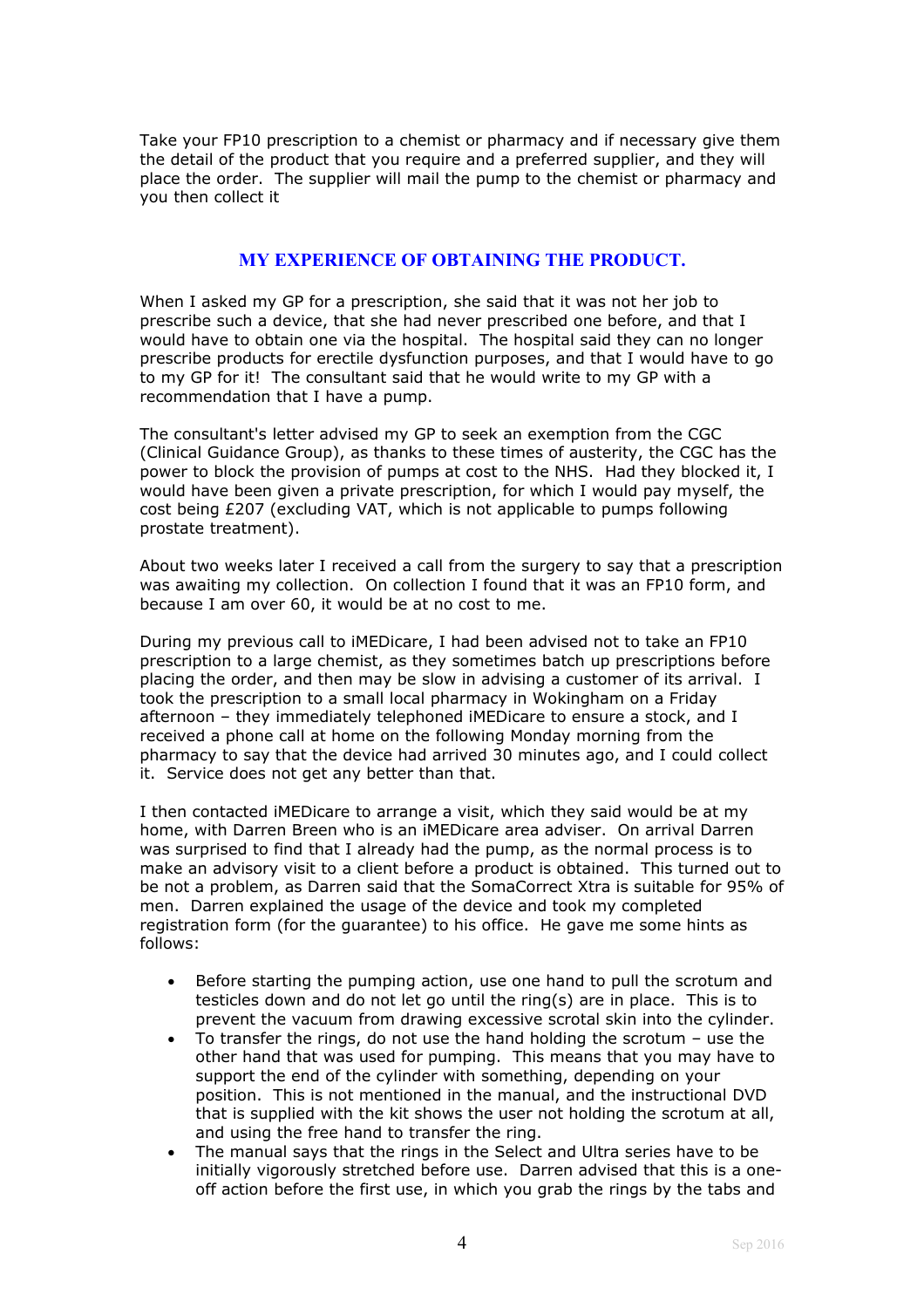repeatedly (about 10 times) pull them as far apart as possible, but this seems to be possible only by a couple of inches.

- It is preferable to handle the rings by using the tabs. If using two fingers inside the ring for any reason, do not pull at right angles to the tabs, as this will stress the rings along the mould lines. If you need to stretch the rings using two fingers inside the ring, the fingers should be placed so that they are in line with the tabs.
- Darren said that the SureEase rings (the ones with four finger holes) will probably not maintain an erection for most people. He advised trying the lowest tension ring of each series, and if necessary try the next ring of increased tension in the series until you find a ring that adequately maintains an erection. He said that the rings most likely to succeed are the middle size (size #5) of the Select and Ultra rings, and the middle and tightest sizes (sizes Y and X) of the silicone rings (Ultimate series). I found that the ring of the size X (the tightest) of the Ultimate series split at the middle of a tab, after only about four usages.

### **LUBRICANT**

The use of a lubricant can be very helpful, and in the case of a vacuum pump it can help to create an air tight seal at the base. Most pumps are supplied with some lubricant, but I believe that additional lubricant cannot be obtained on prescription. It is however, relatively inexpensive and there are dozens of suppliers. The supplier of your vacuum pump will almost certainly sell additional lubricant.

There are three types of lubricant: water based, oil based, and silicone based. Most pump manufacturers recommend only the water based type, as the other two types can damage other products, particularly those made of rubber or silicone. They may also cause damage to the rings or other components of the pump.

Another aspect to be aware of is a group of ingredients known as parabens (e.g. propylparaben, sodium methylparaben). Parabens are ingredients in some lubricants, and I advise you to read about the possible effects of parabens, before deciding to purchase a lubricant containing it. Also, most lubricants contain glycerine, and if you have an allergy to this then you can find some lubricants that are glycerine free.

### **REPLACEMENT RINGS**

The rings will eventually need to be replaced, because of stretching, breaking or other deterioration. I believe that rings can be obtained on prescription, but I have not yet tried this method.

Rings from iMedicare can be purchased in sets of three rings (in 2013 the cost was £29.99 for Select series, and £34.00 for Ultimate and Ultra series). Each series can be purchased as either a set of three differing sizes (as provided with the pump as received), or all three rings can be of one size, so you must make sure that the order specifies precisely which rings are required, as the default order is a set of three rings of differing sizes. I was told by iMedicare that the typical life of a ring is between 30 and 50 usages.

There are several other manufacturers of rings, but I would advise the use only of the professional type that are designed to be used with cylinders. Such rings have a tab on either side of the ring, and this makes the handling and removal of the ring much easier. The suppliers of pumps should sell replacement rings. One